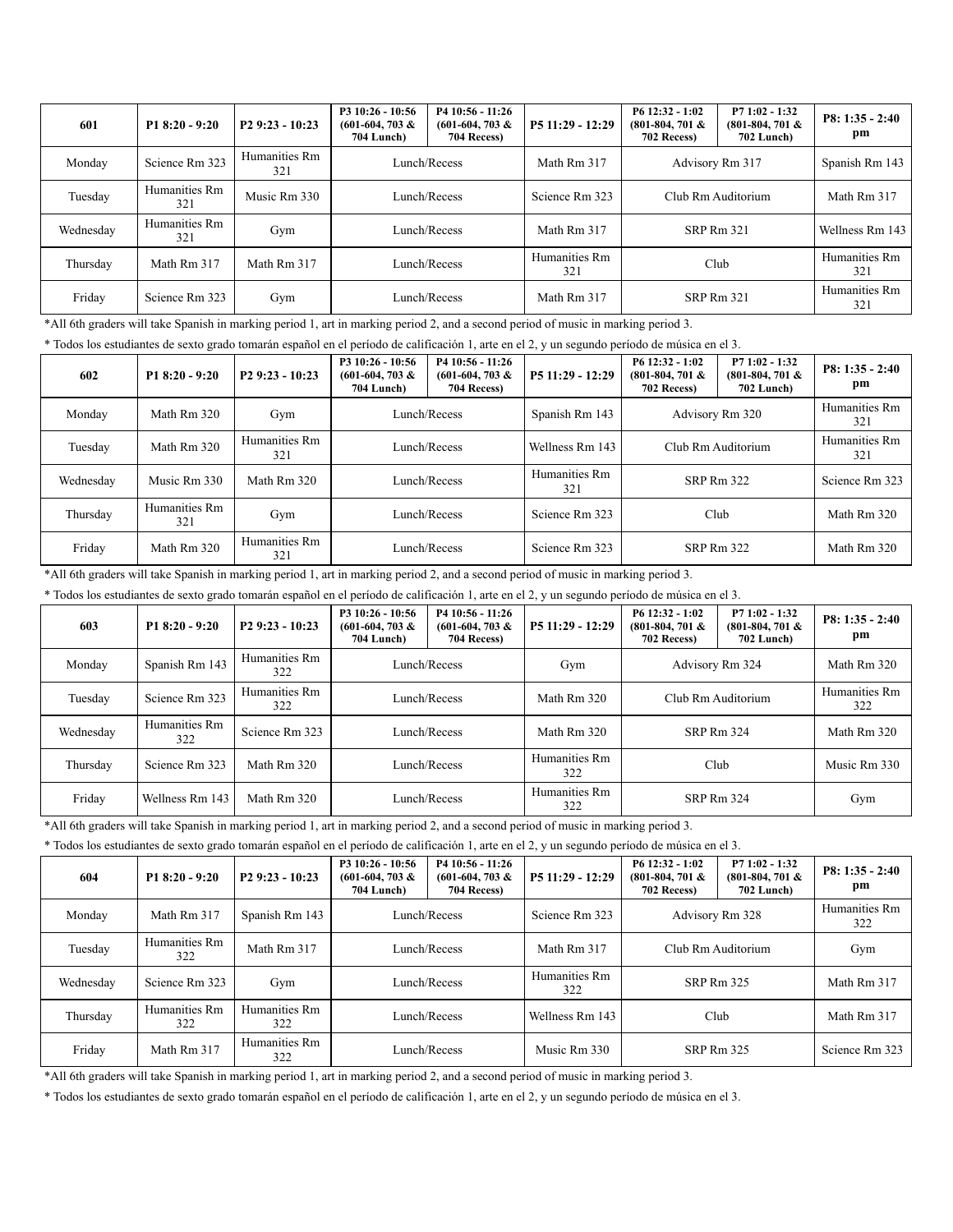| 701       | $P18:20 - 9:20$      | $P29:23 - 10:23$     | P3 10:26 - 10:56<br>$(601-604, 703 \&$<br>704 Lunch) | P4 10:56 - 11:26<br>$(601-604, 703 \&$<br>704 Recess) | $P511:29 - 12:29$    | $P612:32 - 1:02$<br>$(801-804, 701 \&$<br>702 Recess) | $P71:02 - 1:32$<br>$(801-804, 701 \&$<br>702 Lunch) | $P8: 1:35 - 2:40$<br>pm |
|-----------|----------------------|----------------------|------------------------------------------------------|-------------------------------------------------------|----------------------|-------------------------------------------------------|-----------------------------------------------------|-------------------------|
| Monday    | Humanities Rm<br>305 | Science Rm 307       | Advisory Rm 301                                      |                                                       | Art Rm 328           | Lunch/Recess                                          |                                                     | Math Rm 301             |
| Tuesday   | Math Room 301        | Gym                  | <b>SRP Rm 305</b>                                    |                                                       | Humanities Rm<br>305 | Lunch/Recess                                          |                                                     | Music Rm 330            |
| Wednesday | Math Rm 301          | Humanities Rm<br>305 |                                                      | Club Rm Auditorium                                    |                      |                                                       | Lunch/Recess                                        | Science Rm 307          |
| Thursday  | Science Rm 305       | Humanities Rm<br>305 | SRP Rm 305                                           |                                                       | Math Rm 301          |                                                       | Lunch/Recess                                        | Wellness Rm 143         |
| Friday    | Math Rm 301          | Math Rm 301          |                                                      | Club                                                  |                      |                                                       | Lunch/Recess                                        | Humanities Rm<br>305    |

\*All 7th graders will take art in marking period 1, a second period of music in marking period 2, and Spanish in marking period 3.

\* Todos los estudiantes de septimo tomarán arte en el período de calificación 1, un segundo período de música en el 2, y español en el 3.

| 702       | $P18:20 - 9:20$      | $P29:23 - 10:23$ | $P310:26 - 10:56$<br>$(601-604, 703 \&$<br><b>704 Lunch</b> ) | $P410:56 - 11:26$<br>$(601-604, 703 \&$<br>704 Recess) | $P511:29 - 12:29$    | $P612:32 - 1:02$<br>$(801-804, 701 \&$<br>702 Recess) | $P71:02 - 1:32$<br>$(801-804, 701 \&$<br>702 Lunch) | $P8: 1:35 - 2:40$<br>рm |
|-----------|----------------------|------------------|---------------------------------------------------------------|--------------------------------------------------------|----------------------|-------------------------------------------------------|-----------------------------------------------------|-------------------------|
| Monday    | Art Rm 328           | Math Rm 303      | Advisory Rm 307                                               |                                                        | Humanities Rm<br>305 | Lunch/Recess                                          |                                                     | Science Rm 303          |
| Tuesday   | Humanities Rm<br>305 | Math Rm 303      | SRP Rm 311                                                    |                                                        | Gym                  | Lunch/Recess                                          |                                                     | Math Rm 303             |
| Wednesday | Humanities Rm<br>305 | Science Rm 303   |                                                               | Club Rm Auditorium                                     |                      |                                                       | Lunch/Recess                                        | Humanities Rm<br>305    |
| Thursday  | Math Rm 303          | Gym              | SRP Rm 311                                                    |                                                        | Science Rm 303       | Lunch/Recess                                          |                                                     | Humanities Rm<br>305    |
| Friday    | Humanities Rm<br>305 | Music Rm 330     |                                                               | Club                                                   |                      |                                                       | Lunch/Recess                                        | Math Rm 303             |

\*All 7th graders will take art in marking period 1, a second period of music in marking period 2, and Spanish in marking period 3.

\* Todos los estudiantes de septimo tomarán arte en el período de calificación 1, un segundo período de música en el 2, y español en el 3.

| 703       | $P18:20 - 9:20$      | $P29:23 - 10:23$     | P3 10:26 - 10:56<br>$(601-604, 703 \&$<br>704 Lunch) | $P410:56 - 11:26$<br>$(601-604, 703 \&$<br>704 Recess) | P5 11:29 - 12:29     | $P612:32 - 1:02$<br>$(801-804, 701 \&$<br>702 Recess) | $P71:02 - 1:32$<br>$(801-804, 701 \&$<br><b>702 Lunch</b> ) | $P8: 1:35 - 2:40$<br>pm |
|-----------|----------------------|----------------------|------------------------------------------------------|--------------------------------------------------------|----------------------|-------------------------------------------------------|-------------------------------------------------------------|-------------------------|
| Monday    | Science Rm 307       | Humanities Rm<br>311 | Lunch/Recess                                         |                                                        | Math Rm 301          | Advisory Rm 301                                       |                                                             | Art Rm 328              |
| Tuesday   | Humanities Rm<br>311 | Science Rm 301       | Lunch/Recess                                         |                                                        | Gym                  | Club Rm Auditorium                                    |                                                             | Math Rm 301             |
| Wednesday | Humanities Rm<br>311 | Math Rm 301          |                                                      | Lunch/Recess                                           |                      |                                                       | <b>SRP Rm 305</b>                                           | Math Rm 301             |
| Thursday  | Math Rm 301          | Science Rm 301       | Lunch/Recess                                         |                                                        | Humanities Rm<br>311 |                                                       | Club                                                        | Humanities Rm<br>311    |
| Friday    | Humanities Rm<br>311 | Science Rm 303       |                                                      | Lunch/Recess                                           | Gym                  |                                                       | <b>SRP Rm 305</b>                                           | Math Rm 301             |

\*All 7th graders will take art in marking period 1, a second period of music in marking period 2, and Spanish in marking period 3.

\* Todos los estudiantes de septimo tomarán arte en el período de calificación 1, un segundo período de música en el 2, y español en el 3.

| 704       | $P18:20 - 9:20$      | P <sub>2</sub> 9:23 - 10:23 | P3 10:26 - 10:56<br>$(601-604, 703 \&$<br><b>704 Lunch</b> ) | P4 10:56 - 11:26<br>$(601-604, 703 \&$<br>704 Recess) | P5 11:29 - 12:29 | $P612:32 - 1:02$<br>$(801-804, 701 \&$<br>702 Recess) | $P71:02 - 1:32$<br>$(801-804, 701 \&$<br><b>702 Lunch</b> ) | $P8: 1:35 - 2:40$<br>pm |
|-----------|----------------------|-----------------------------|--------------------------------------------------------------|-------------------------------------------------------|------------------|-------------------------------------------------------|-------------------------------------------------------------|-------------------------|
| Monday    | Humanities Rm<br>311 | Art Rm 328                  | Lunch/Recess                                                 |                                                       | Math Rm 303      | Advisory Rm 307                                       |                                                             | Gym                     |
| Tuesday   | Science Rm 303       | Gym                         | Lunch/Recess                                                 |                                                       | Math Rm 303      | Club Rm Auditorium                                    |                                                             | Humanities Rm<br>311    |
| Wednesday | Math Rm 303          | Humanities Rm<br>311        |                                                              | Lunch/Recess                                          |                  |                                                       | <b>SRP Rm 311</b>                                           | Music Rm 330            |
| Thursday  | Humanities Rm<br>311 | Math Rm 303                 | Lunch/Recess                                                 |                                                       | Math Rm 303      |                                                       | Club                                                        | Science Rm 307          |
| Friday    | Math Rm 303          | Humanities Rm<br>311        |                                                              | Lunch/Recess                                          |                  |                                                       | <b>SRP Rm 311</b>                                           | Humanities Rm<br>311    |

\*All 7th graders will take art in marking period 1, a second period of music in marking period 2, and Spanish in marking period 3.

\* Todos los estudiantes de septimo tomarán arte en el período de calificación 1, un segundo período de música en el 2, y español en el 3.